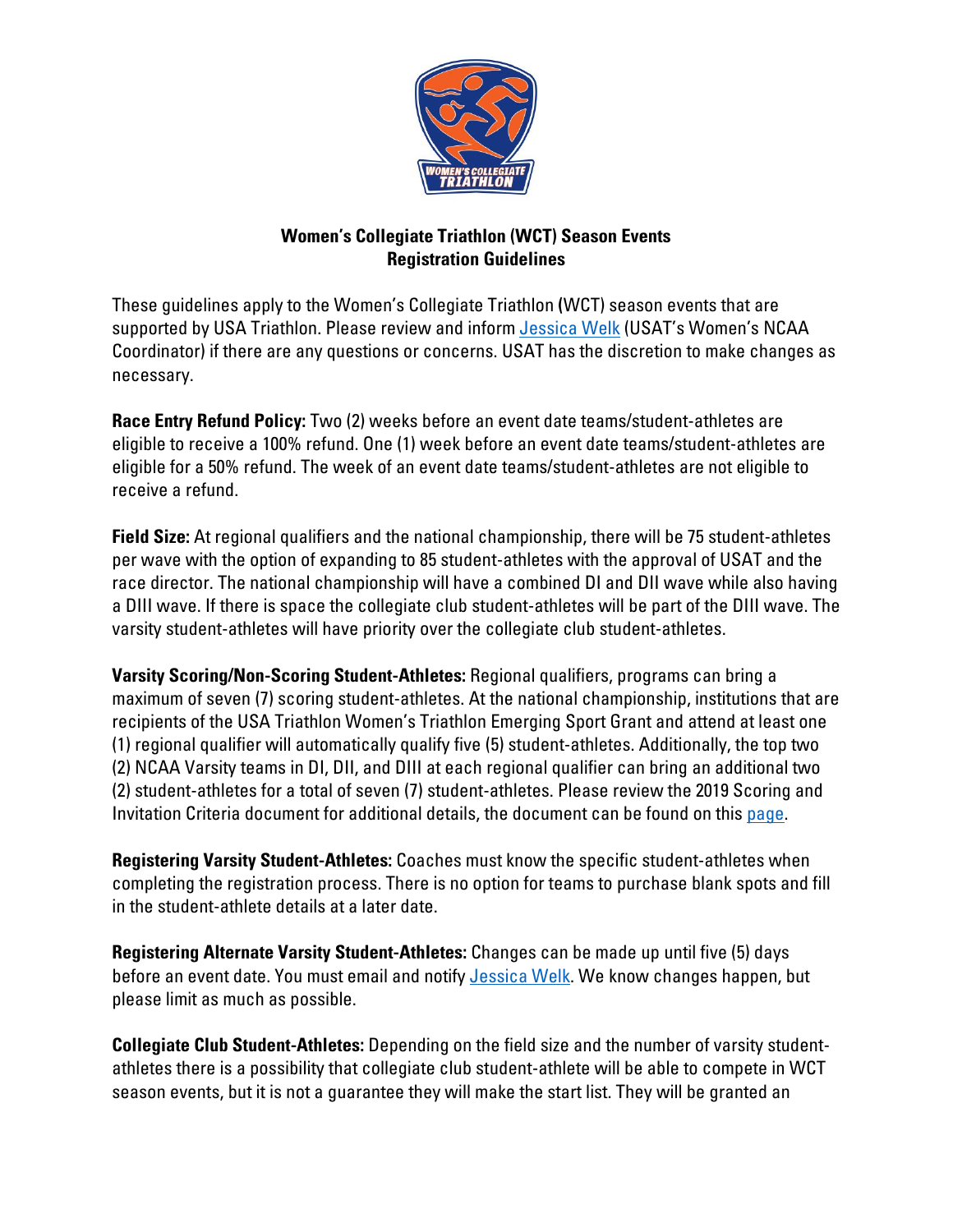

option to race one (1) month prior to the first regional qualifier (September 1st). They can be added to the waitlist and will be notified no later than two weeks prior to the respective regional qualifier. Please review the 2019 Scoring and Invitation Criteria document for additional details, the document can be found on thi[s page.](https://www.teamusa.org/usa-triathlon/about/multisport/ncaa-triathlon/events)

**Memberships:** All student-athletes (varsity and collegiate club) must have current annual memberships. Please complete this step sooner rather than later so it does not delay the registration process.

# **Membership - Frequently Asked Questions**

### **How do I log in to my USA Triathlon Membership Profile?**

Please visit [USA Triathlon,](https://www.teamusa.org/USA-Triathlon) you will find the log in area in the top left section of the page. You can log in using your membership number and your password.

Note: If you have not created a password or have forgotten your password please use the "forgot password" link to have one emailed to you. If you have forgotten your member number please use the "forgot member number" link to have it emailed to the email address on file. Should you not see the email in your inbox, be sure to first check your spam/junk folder. If the auto email is not there, please contact the Membership Department via [email](mailto:membership@usatriathlon.org?subject=Forgot%20Password) or phone (719-955-2807) for assistance.

### **How do I change the password on my membership profile?**

Once you are logged in to your membership profile, it's as easy as 1, 2, 3.

- 1. Click the red "My Account" button next to your name.
- 2. On the right side of the screen, click the drop down that reads "Hello {Your Name}" then click on "Password."
- 3. Enter your current password then enter the new password two (2) times. Be sure to follow the password requirements.

### **How do I renew my annual membership?**

The fasted way to renew your annual membership is through our Membership Dashboard [\(http://usatriathlon.org\)](https://www.teamusa.org/USA-Triathlon). Once the transaction is completed, you will be able to print your membership card as the account will be created instantaneously. Other options for renewing your annual membership include:

1. Print an application and mail, email, or fax it to our National Office. [Click here to print a](https://www.teamusa.org/-/media/USA_Triathlon/PDF/Membership-Services/Membership-Applications/2-Page-Participant-Waiver-and-Release-Form_.pdf?la=en&hash=D510AB158E57B8B91FB4254C9ED37721D8EF18C4)  [Membership Application.](https://www.teamusa.org/-/media/USA_Triathlon/PDF/Membership-Services/Membership-Applications/2-Page-Participant-Waiver-and-Release-Form_.pdf?la=en&hash=D510AB158E57B8B91FB4254C9ED37721D8EF18C4) Address: 5825 Delmonico Dr, Ste 200 Colorado Springs, CO 80919 and email: [membership@usatriathlon.org](mailto:membership@usatriathlon.org)